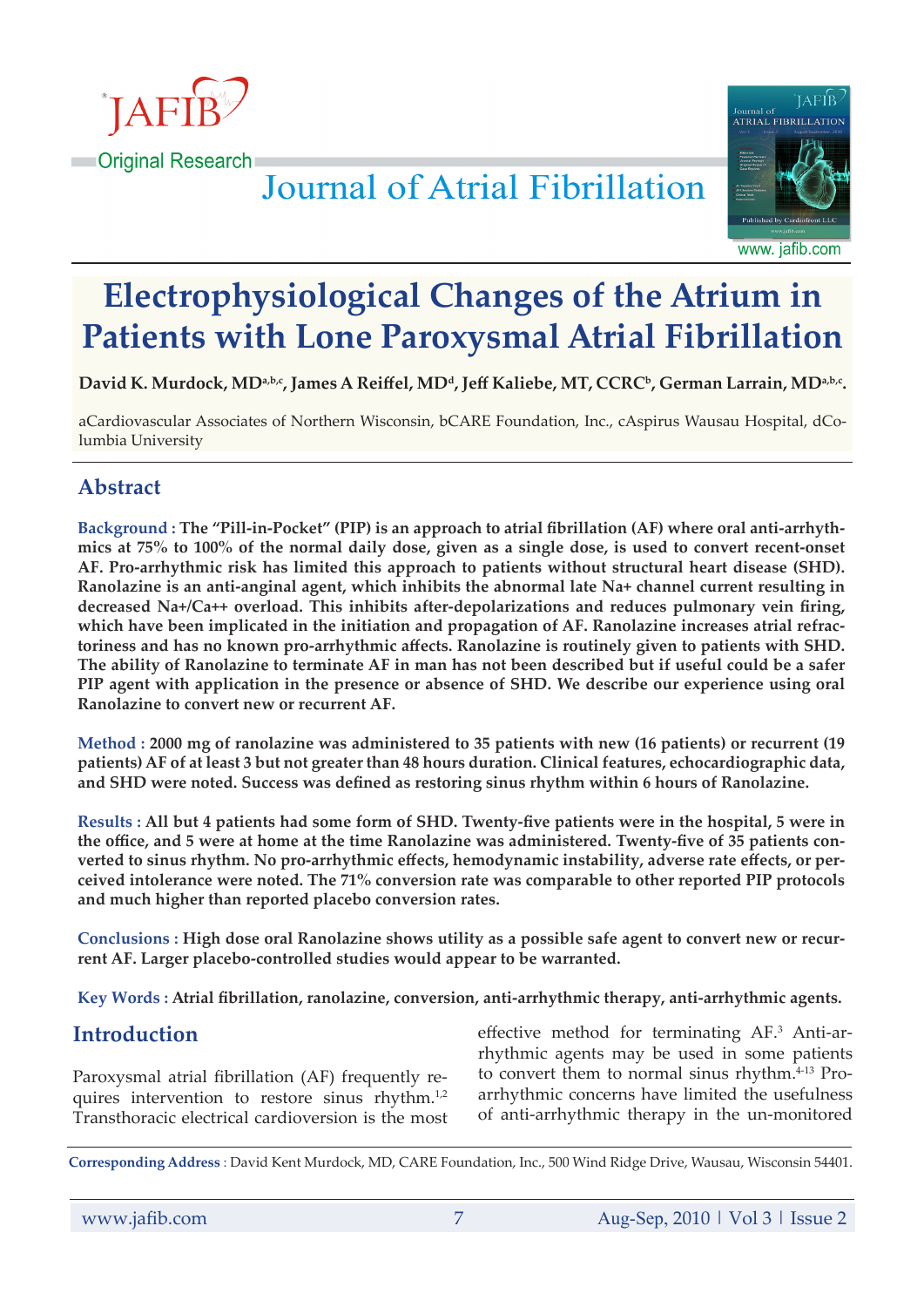setting<sup>6,8,9,14,15</sup> as has, in some patients, bradycardic concerns and concerns about the potential transition of AF to atrial flutter with a rapid ventricular response when class IC or IA agents are used. However, in properly chosen patients, those without structural heart disease (SHD), high dose oral anti-arrhythmic agents (usually 75 to 100% of the normal daily dose of propafenone or flecainide given as a single oral dose) may effectively and safely convert 70-80% of patients with recent-onset, new or recurrent,  $AF^{10-13}$  in an out-patient setting. This may be at home, unmonitored, in patients at lowest risk or in those who have previously shown both efficacy and tolerance with this approach. This "Pill-in-Pocket" approach has allowed these patients to effectively treat themselves on an "as needed" basis when AF occurs without the need to immediately seek medical attention or use antiarrhythmic therapy on a chronic basis.

Many cases of AF appear to originate and be propagated from ectopic activity originating at the junction of the left atrium and the pulmonary veins.16 The mechanisms responsible for the abnormal impulse activity have been the source of several investigations.<sup>17-23</sup> Triggered activity may be particularly important.<sup>19-23</sup>

Ranolazine is an anti-anginal agent, which inhibits the normal and abnormal late Na+ channel current in the ventricle and the peak Na+ channel current in the atrium.24-26 By this inhibition, it affects intracellular calcium handling, producing an energy sparing effect.<sup>24</sup> Ranolazine induces post repolarization refractoriness in atrial tissue and is a potent inhibitor of after depolarizations produced by a number of mechanisms,25-28 an effect that could reduce pulmonary vein firing. As such, ranolazine should prove to be particularly useful in the treatment of AF. Indeed, in the Holter monitor data from the MERLIN trial, ranolazine was associated with a reduction in the incidence of several arrhythmias, including new episodes of AF.29,30 We have extended these observations to show that ranolazine can be successfully employed as an antiarrhythmic agent and can be particularly useful in AF.31-33

Since ranolazine is devoid of known pro-arrhythmic effects, is well tolerated, is not an inducer of sinus node dysfunction or atrial flutter, and can be given to patients with SHD, it could prove to be an

ideal agent for the "Pill-in-Pocket" approach to AF if it were effective in converting patients with AF to sinus rhythm. Indeed, in preliminary observation from a single center, we described the safety and feasibility of using ranolazine for this purpose in a limited number of patients.<sup>33</sup> The purpose of this report is to significantly expand upon that experience with data from more than one center and including several additional patients with and without SHD. This was a retrospective analysis of our experience using ranolazine for this purpose. Institutional review board approval is not required for retrospective chart review.

### **Study Population**

Thirty-five patients with a known duration of AF of greater than 3 hours but less than 48 hours encountered in our clinical practices had been treated with oral ranolazine in an attempt to convert their AF. Each patient had been informed that this was an "off label" use of ranolazine and its ability to convert him/her to sinus rhythm was unknown but that its safety profile in patients with SHD made it appear to be a reasonable consideration. In 2009, the investigators, learning of each other's use of ranolazine in this manner, decided to do a retrospective chart review of their combined experience. The age and gender was noted for each patient. Echocardiographic data, and other cardiac test results, when available, including left ventricular anatomy and function, left atrial size, presence or absence of ischemic disease was gathered. Also any other associated cardiovascular disorder such as hypertension or diabetes was noted. The history of the AF problem (first recognized episode or recurrent) was also determined for each patient. Finally, the location of the first ranolazine treatment (home, office, hospital) was noted.

The treatment with ranolazine consisted of the administration of 2000 mg of ranolazine. In 34 patients this was given as a single dose. One patient received a 1000 mg dose followed by a second 1000 mg 2 hours later. This dosage represented 100% of the usual maximum daily dose for angina. The treatment was deemed successful if the interval between administration of ranolazine and conversion of AF to sinus rhythm was 6 hours or less. $^{11}$ Each patient in the hospital or office was also observed for side effects, such as symptomatic hy-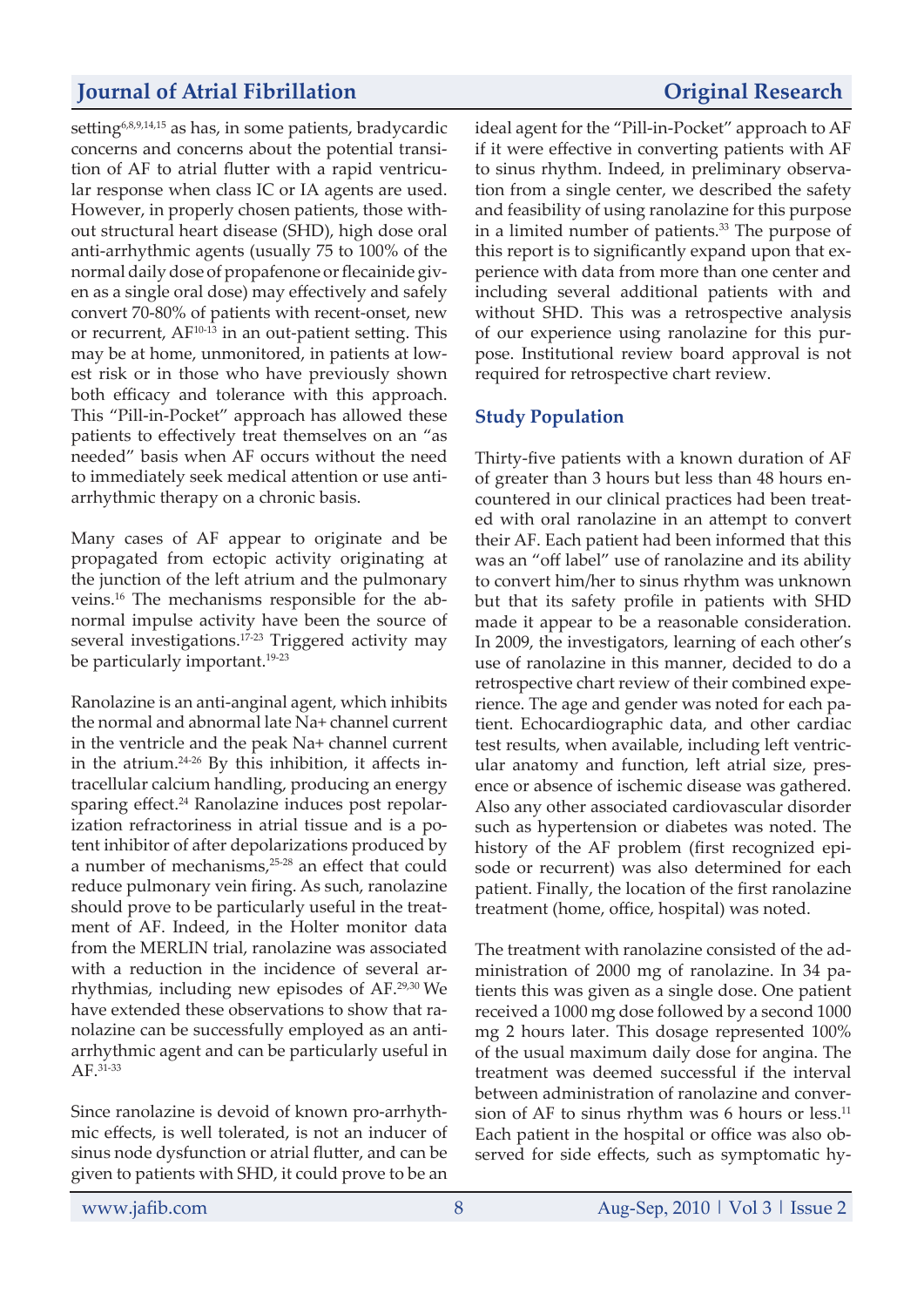potension (systolic blood pressure <100mm Hg), symptomatic bradycardia after restoration of sinus rhythm, dyspnea, presyncope, syncope, or conversion to atrial flutter or atrial tachycardia. Patients at home when they took the ranolazine were later questioned for adverse side effects. In addition all patients were questioned regarding any worsening of the symptoms related to AF and possible side effects associated with ranolazine such as constipation, light headedness or nausea.

Patients were excluded from consideration of this approach if they were on any other anti-arrhythmic agent other than beta or calcium channel blockers, had a history of second- or third-degree atrioventricular block, or bradycardia–tachycardia syndrome (unless paced).

### **Results**

Table 1 describes the clinical characteristics of the patients included in this study and the setting in which ranolazine was administered. Echocardiographic data was available on all but 1 patient. Note that the majority of patients had SHD (86%) and left atrial enlargement (69%). The one patient without echocardiographic data had a normal electrocardiogram, no history of SHD, nor any reason to suspect it.

Note: most patients were in the hospital when ranolazine was administered including all patients with new onset AF. In the hospitalized patients, AF was not present at the time of admission but occurred during the course of treatment for other issues. One hospitalized patients was recruited immediately after he had failed electrical cardioversion for new AF. In 5 patients with a history of recurrent AF, the AF occurred in the outpatient setting and the patients called our facilities with recurrent palpitations. These patients were seen in the office where the AF was confirmed by an electrocardiogram. Five patients with well-tolerated paroxysmal AF were at home when ranolazine was administered. Each of these patients had demonstrated that they were aware of their arrhythmia because of palpitations but were hemodynamically stable (i.e., without symptoms such as dyspnea, presyncope, or syncope) during the episodes.

Twenty-five of 35 patients with new or recurrent AF

converted to sinus rhythm within 6 hours of ranolazine administration. Ranolazine was very well tolerated in this setting. No patient experienced any cardiovascular side effects or worsening of AF symptoms. One patient experienced severe

| <b>Table 1</b>                        | <b>Patient Characteristics</b> |             |
|---------------------------------------|--------------------------------|-------------|
| Characteristic                        |                                | No. (%)     |
| <b>Total Patients</b>                 |                                | 35 (100)    |
| Successful conversion                 |                                | 25(71)      |
| Age                                   |                                | $72 \pm 7$  |
| <b>Sex</b>                            |                                |             |
| Male                                  |                                | 22(63)      |
| Female                                |                                | 13 (37)     |
| Type of A-Fib                         |                                |             |
| Initial                               |                                | 16(46)      |
| Paroxysmal                            |                                | 19 (54)     |
| LVEF $(\%)$                           |                                | $52 \pm 10$ |
| $\leq 45\%$                           |                                | 12 (34)     |
| <b>Structural Heart Disease (SHD)</b> |                                |             |
| Yes                                   |                                | 31 (86)     |
| No                                    |                                | 4(14)       |
| Type of SHD:                          |                                |             |
| <b>CAD</b>                            |                                | 15(43)      |
| <b>MVP</b>                            |                                | 4(11)       |
| <b>LVH</b>                            |                                | 8(23)       |
| LAE                                   |                                | 24 (69)     |
| <b>Recent MI</b>                      |                                | 3(9)        |
| MR/MS                                 |                                | 4(11)       |
| <b>AS</b>                             |                                | 4(11)       |
| <b>Concomitant Conditions</b>         |                                |             |
| <b>HTN</b>                            |                                | 18(51)      |
| <b>Diabetes</b>                       |                                | 1(3)        |
| <b>CHF</b>                            |                                | 5(14)       |
| <b>COPD</b>                           |                                | 3(9)        |
| Pacemaker                             |                                | 2(6)        |
| Marfan's Syndrome                     |                                | 1(3)        |
| None                                  |                                | 4(11)       |
| Location of 1st Dose                  |                                |             |
| Hospital                              |                                | 25(71)      |
| Office                                |                                | 5(14)       |
| Home                                  |                                | 5(14)       |

AS: aortic stenosis, CAD: coronary artery disease, CHF: congestive heart failure, COPD: chronic obstructive lung disease, LAE: left atrial enlargement, LVEF: left ventricular ejection fraction, LVH: left ventricular hypertrophy, MVP: mitral valve prolapse, MR: mitral regurgitation, MS: mitral stenosis.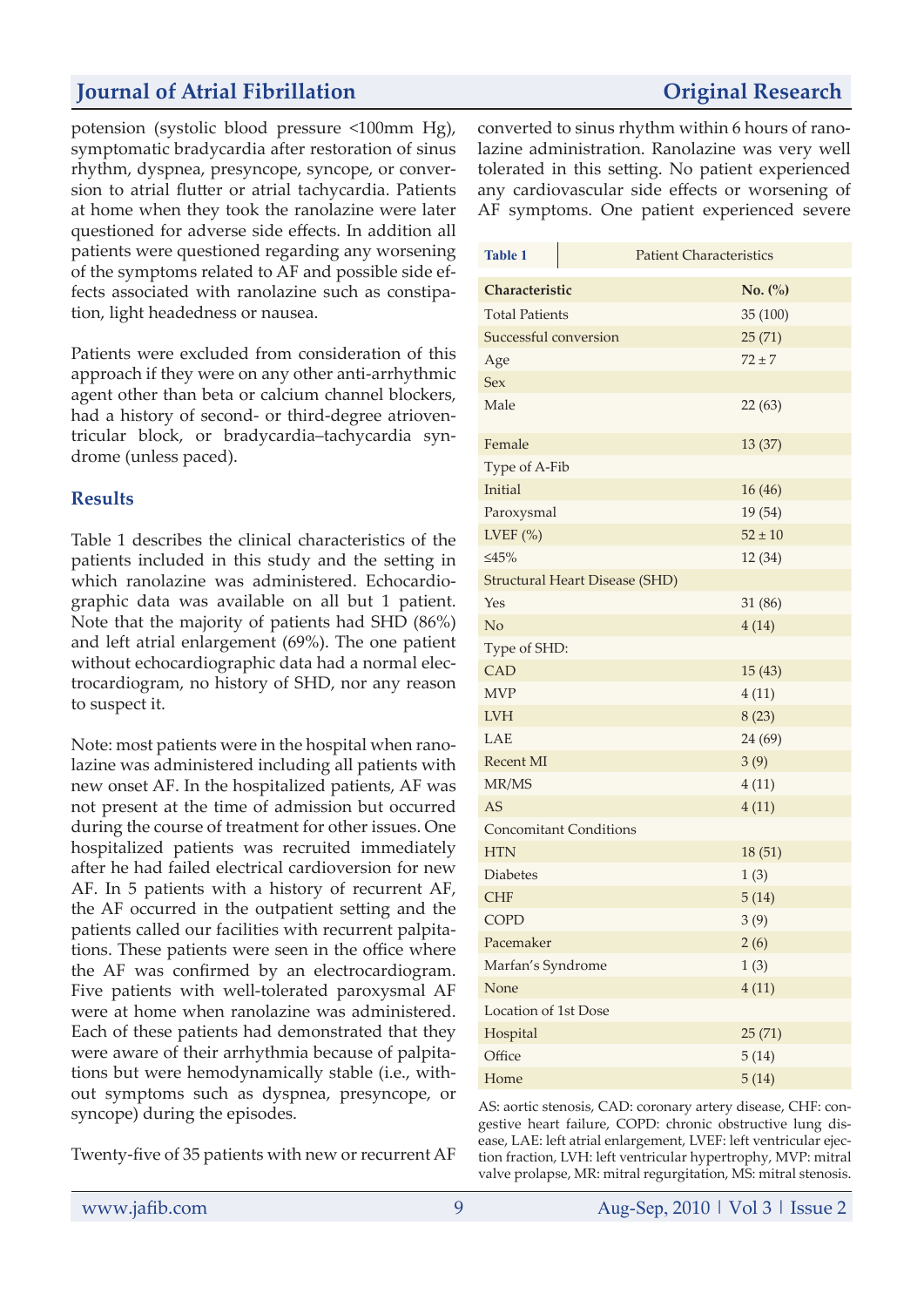constipation lasting about 36 hours each time he used ranolazine. Six patients with recurrent AF continue to use ranolazine on a "pill in pocket" basis. One other patient stopped using it after its initial effectiveness abated and now has persistent AF.

### **Discussion**

We found that 2000 mg of oral ranolazine, when administered as a single oral dose, was reasonably effective and Ranolazine was very well tolerated . Twenty-five of 35 patients with new or recurrent AF converted to sinus rhythm within 6 hours of dose administration. The conversion rate we observed with ranolazine was similar to the 6 to 8 hour conversion rates previously reported with high dose oral "pill in pocket" propafenone or flecainide<sup>10-13</sup> and higher than the 39% placebo 8-hour conversion rate noted by Capucci et al.13 In none of our patients was ranolazine associated with any worsening of the symptoms from AF prior to conversion or did any adverse cardiovascular effects develop. Although is likely that some of these patients would have converted spontaneously without ranolazine, the high rate of conversion strongly suggests that ranolazine was instrumental in the conversion process. These results are in agreement with other reported observations with this agent. Ranolazine has been shown to suppress AF in a few, mostly small, clinical studies,<sup>29, 30, 32</sup> none of which, however, studied pharmacologic conversion as the therapeutic goal. In a canine study, ranolazine prolonged atrial refractory periods in a use dependent manner, which should give it antifibrillatory effects.26 Additionally, ranolazine is an inhibitor of trigged activity which may be important mechanism underlying to initiation and potentiation of AF.19-23, 25-28 Finally the time course of the observation is consistent with our prior experience in which we reported that that ranolazine begins to have significant anti-arrhythmic effects within a few of hours of administration.<sup>31</sup> Our current report adds important additional information to the developing profile of ranolazine as a clinically useful and relevant anti-arrhythmic agent.

### **Limitations**

The small number of patients in our report cannot be assumed to reflect the certain reproducibility of our observations, although there is no basic or clinical data on which to question them. Additionally, this was a real life experience with ranolazine. Like all real life clinical decision making regarding anti-arrhythmic therapy, we gauged the effectiveness of ranolazine based upon the observed clinical response. Additional data from a continuous ECG monitoring protocol would be of interest. In addition, because our experience was not placebo controlled, the number of patients who may have converted spontaneously within the 6 hours period is unknown. Indeed it seems very likely that some would have.<sup>10-13</sup> But our conversion rates approximate that with class IC agents which have been proven to result in higher and more rapid conversion rates than placebo.<sup>34</sup> This observation serves as a useful pilot study demonstrating the feasibility of this approach.

### **In Summary**

We found that high dose oral ranolazine (2 grams) was very well tolerated and shows promise as an anti-arrhythmic agent that can be useful in facilitating the conversion of AF. This has implications for a possible broad "pill-in-pocket "approach using ranolazine. Given the apparent electrophysiologic safety of ranolazine and the ability to use it in patients with SHD where current class I agents used as "pill in the pocket" therapy cannot be used, such an option could have enormous clinical and economically implications. Further investigations are warranted to explore this novel use for this medication.

## **References**

1. Feinberg WM, Blackshear JL, Laupacis A, et al. Prevalence, age distribution, and gender of patients with atrial fibrillation. Analysis and implications. Arch Intern Med. 1995;155:469–473.

2. Brodsky MA, Chun JG, Podrid PJ, et al. Regional attitudes of generalists, specialists, and subspecialists about management of atrial fibrillation. Arch Intern Med. 1996;156(22):2553-62.

3. Lown B, Amarasingham R, and Neuman J. New method for terminating cardiac arrhythmias: use of synchronized capacitor discharge, JAMA 182 (1962), pp. 548–555.6;156:2553–2562.

4. G.E. Kochiadakis, N.E. Igoumenidis and M.C. Solomou et al. Efficacy of amiodarone for the termination of persistent atrial fibrillation, Am J Cardiol 83 (1999), pp. 58–61.

5. Capucci, G. Boriani and I. Rubino, et al. A controlled study on oral propafenone versus digoxin plus quinidine in converting recent onset atrial fibrillation to sinus rhythm, Int J Cardiol 43 (1994), pp. 305–313.

6. M.L. Sedgwick, G. Lip and A.P. Rae et al., Chemical cardioversion of atrial fibrillation with intravenous dofetilide, Int J Cardiol 49 (1995), pp. 159–166.

7. M.J. Suttorp, J.H. Kingma and A.H. Lie et al., Intravenous fle-